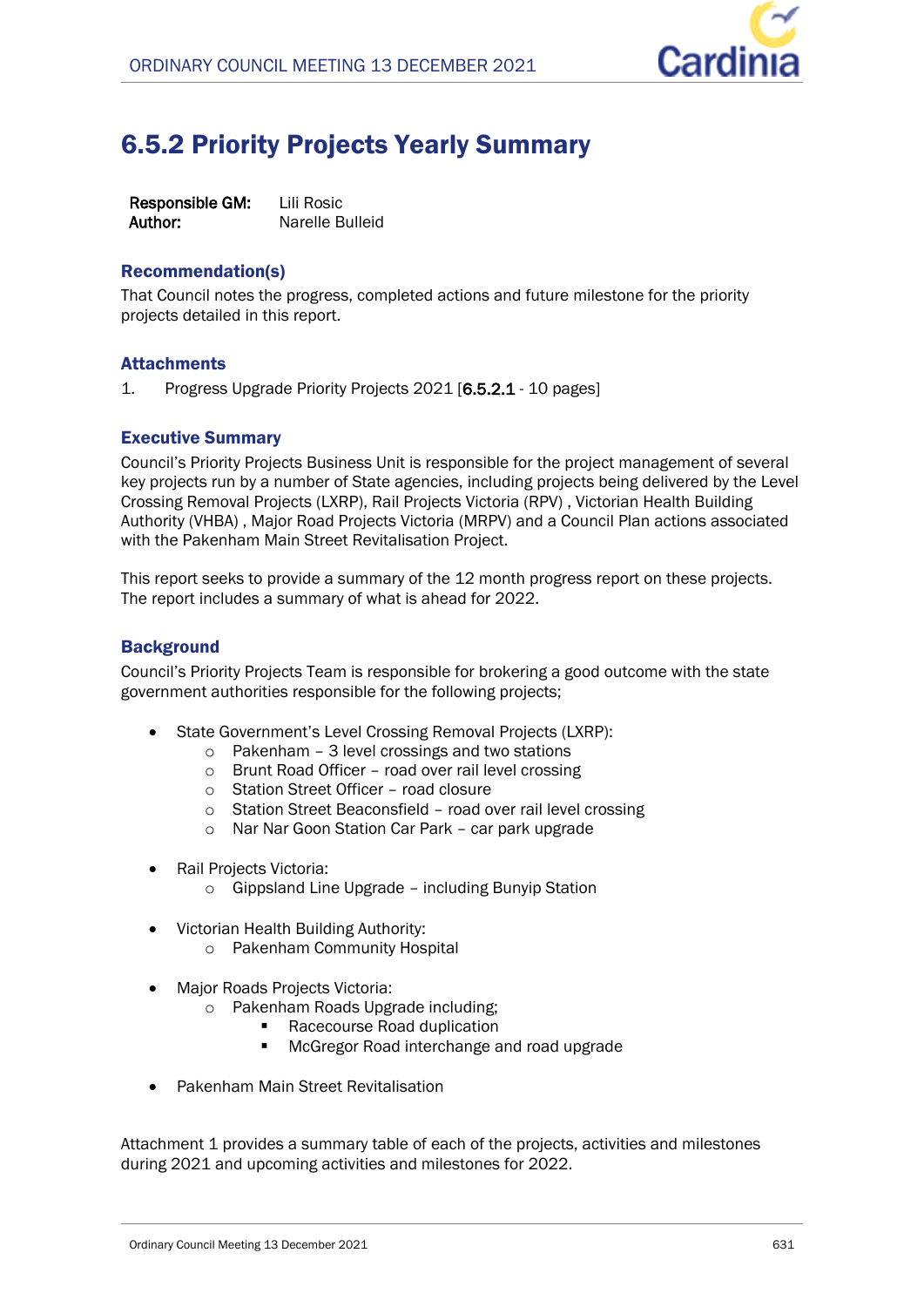

#### **Pakenham Level Crossing Removal Project**

This project includes the removal of three level crossings at McGregor Road, Main Street and Racecourse Road Pakenham, with a rail over road solution. The elevated rail corridor offers the opportunity for the introduction of new public open space areas under the rail corridor. The project also includes the redevelopment of the Pakenham Station, and extension of the metropolitan line and introduction of a new station, to be known as East Pakenham Station.

The following are notable milestones and upcoming activities;

- Preliminary site investigations have been completed and design of the elevated rail line has progressed to detailed design with a review process from November 2021 to mid 2022.
- Station design for the redeveloped Pakenham station and the new East Pakenham was released in October 2021.
- On site works have commenced and include the establishment of the site works office and laydown areas on Bourke Park and areas south of the existing Pakenham station.
- Service relocation works and establishment of fencing commenced October 2021 will continue through early 2022.
- Vegetation removal along the rail corridor commenced October 2021 and will continue into early 2022.
- Construction works and traffic disruptions will intensify mid 2022 and continue through the year and into 2023.
- Advocacy to the State government for funding for the Ryan Road upgrade to be incorporated into the project has been undertaken throughout 2021 and will continue into 2022.
- Community consultation about the open space areas commenced in October 2021. LXRP will now develop the open space design plans in consultation with Council, with design to continue to mid 2022.
- Land acquisition adjacent to the new East Pakenham station has commenced.

### **Brunt Road Level Crossing Removal Project**

The Brunt Road Level Crossing Removal Project was announced on 29 July 2021. This project was announced as a road over rail design and initial discussions with Council officers have commenced. This project will progress in terms of more detailed design in 2022 with some more detail of timing of the project at the start of 2022.

#### **Station Street Officer Level Crossing Removal Project**

The Station Street Officer Level Crossing Removal Project was announced on 29 July 2021. This project is a road closure with a pedestrian overpass. Initial discussions with Council officers commenced November 2021. This project will progress in terms of more detailed design in 2022 with more detail of timing of the project at the start of 2022. The Officer Precinct Structure Plan identifies an alternative north south road upon closure of Station St. Advocacy has commenced to the Department of Transport after the announcement of the road closure to source funding for this north south arterial road, to align delivery with the 2025 closure of Station St.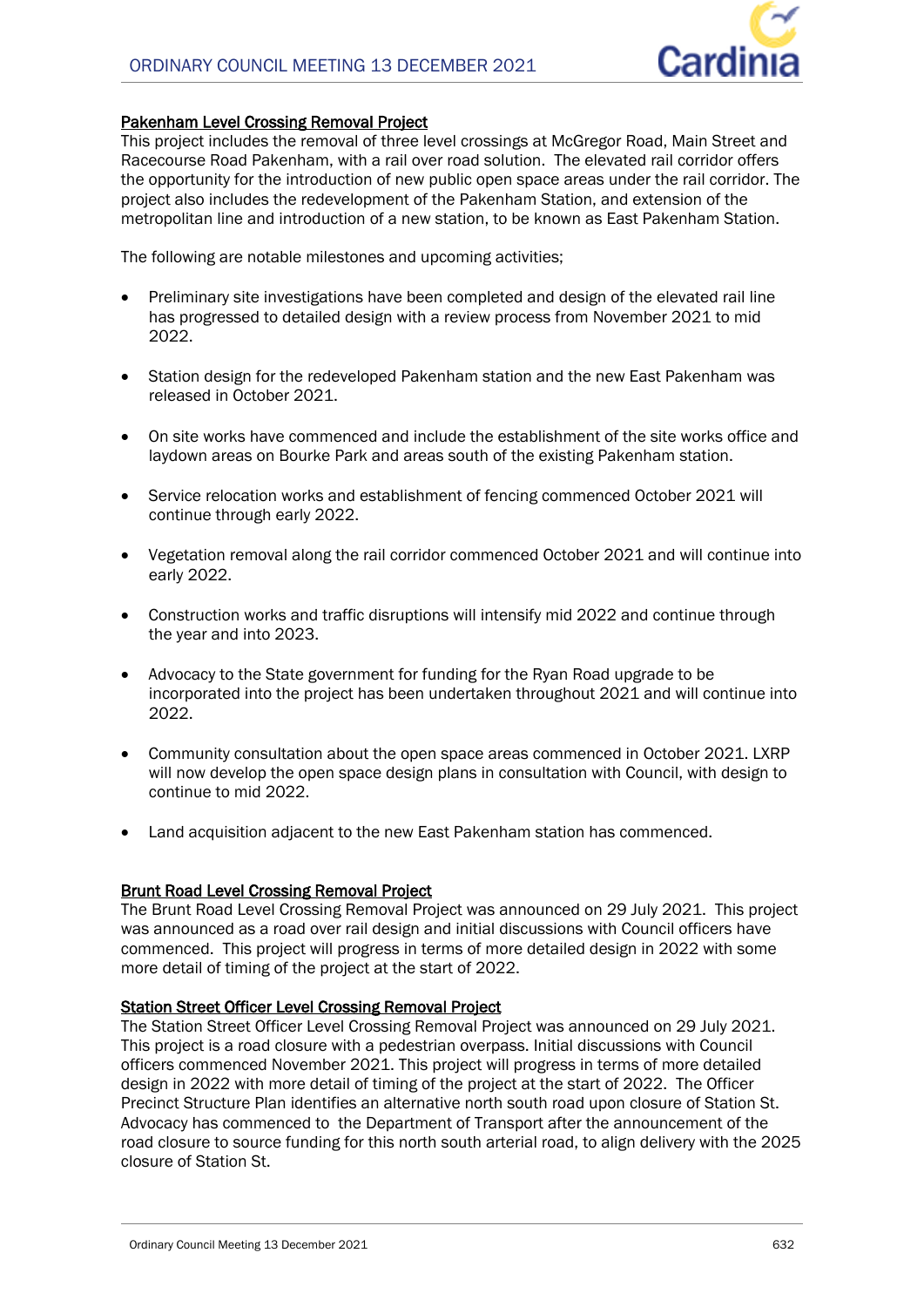#### **Station Street Beaconsfield Level Crossing Removal Project**

Station Street Beaconsfield Level Crossing Removal Project was announced on 29 July 2021. This project was announced as a road over rail design and initial discussions with Council officers have commenced. This project will progress in terms of more detailed design in mid 2022 with some more detail of timing of the project at the start of 2022.

### **Nar Nar Goon Station Car Park Level Crossing Removal Project**

The Nar Nar Goon car park project is part of the larger program known as Car Parks for Commuters and will be delivered as part of a separate Level Crossing Removal Project The project includes the upgrade of the car parking area on the north side of the station. It includes 50 parking spaces with accessible parking spaces, pedestrian paths, bicycle hoops, lighting and new CCTV.

The community consultation for this project was conducted in August 2021 with design detail and review conducted between August – December 2021. The LXRP project team will finalise the design at the end of 2021 with construction to commence early 2022. The project will be completed mid to late 2022 and will include some minor disruption to commuter parking spaces and localised traffic disruptions for short periods of time.

### **Gippsland Line Upgrade Rail Projects Victoria**

The Gippsland Line Upgrade is a project that extends from Bairnsdale through to Southern Cross Station but works within Cardinia Shire includes the Bunyip Station Upgrade, track duplication between Bunyip and Longwarry, level crossing upgrade at Tynong with some signalling and drainage upgrades between Nar Nar Goon and Bunyip.

The project area was designated in December 2020 with site investigations continuing throughout 2021. The project area is subject to a Environment Protection and Biodiversity Conservation Act 1999, controlled action which means the RPV projects needs enact a number of actions associated with the Southern Brown Bandicoot including the monitoring and trapping of predators. These activities have included the trapping and baiting of predators (foxes cats etc.) which commenced in May 2021 and a second phase in November 2021, these activities will continue throughout the project.

The design of the project has been ongoing throughout 2021 with Bunyip Station design as one component of the project will be finalised by early 2022. The works in Bunyip commenced September 2021 with the establishment of a site office in Bunyip and a number of laydown and construction areas. Works will continue through 2022 including the upgrade of Bunyip Station.

#### **Pakenham Community Hospital Victorian Health Building Authority**

The Pakenham Community Hospital will be delivered by the Victorian Health Building Authority. The project includes the establishment of community hospital in Pakenham that will provide a range of integrated health and specialist services.

A preferred site was identified on 18 August 2021 at 67-69 Main Street Pakenham (location of the old Woolworth Building adjacent to the rail line). A public acquisition overlay was placed on the site through a Planning Scheme Amendment approved by the Minister of Planning in October 2021. The landowner has lodged legal proceeding in the Supreme Court regarding the application of a Public Acquisition Overlay over the land. This action has resulted in the project being delayed. It is expected if the legal proceedings are resolved the project will move into a design phase in early 2022 .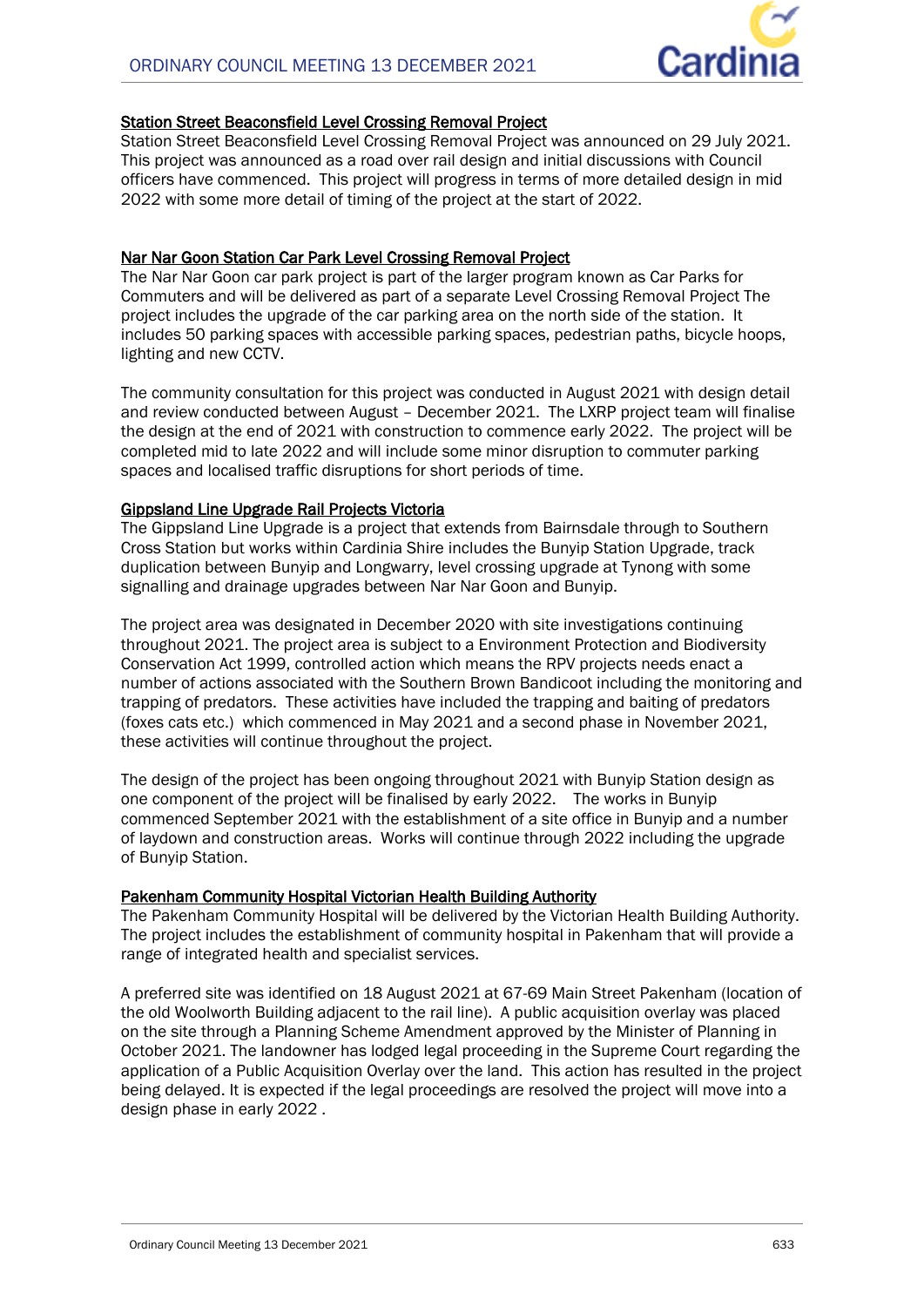

## **Pakenham Roads Upgrade Major Road Projects Victoria**

This project includes both the Racecourse Road duplication between Henry Street to the Princes Freeway including the signalisation of the Bald Hill Road intersection and the McGregor Road interchange. The project will be delivered by Major Roads Project Victoria with Federal funding.

Site investigation works with some concept designs were developed to work through the business case processes of State Government. It is anticipated that more detailed design will commence in 2022 . Strong advocacy to ensure sequencing of this projects construction with the Level Crossing Removal project has been undertaken in 2021 and will continue into 2022 to minimise disruptions for residents and businesses.

### **Pakenham Main Street Revitalisation**

The Pakenham Main Street Revitalisation project is an action in the Pakenham Major Activity Structure plan and will achieve the Pakenham town centre streetscape upgrade actions in the Council Plan has commenced. An urban design consultant was engaged in November 2021 to develop a public realm strategy plan for Main Street and wider Pakenham area.

The concept designs will be developed in January and February 2022, with presentation of the design to Councillors scheduled in early March 2022. Subsequently, community consultation on the draft designs will be undertaken prior to finalisation of the plan. These works will coincide with discussions and negotiations regarding the open space that forms part of the Pakenham Level Crossing Removal project. It may lead to or be integrated with further projects to revitalise Pakenham.

### Policy Implications

These projects are generally consistent with a number Council policies and documents including Pakenham Major Activity Structure Plan 2021, Pakenham Major Activity Centre Urban Design Framework 2021 and Officer Precinct Structure Plan.

### Relevance to Council Plan

#### **1.1 We empower our communities to be healthy, connected and resilient**

1.1.1 Plan for, and support the delivery of, accessible health and social services that address critical gaps in provision.

1.1.2 Enrich local identity and opportunities for the community to connect through art, history and cultural expression.

1.1.4 Facilitate a partnership approach to create safer communities.

#### **2.1 We support the creation of liveable spaces and places**

2.1.1 Advocate, plan for and deliver accessible community infrastructure and services that address community need.

2.1.2 Plan and maintain safe, inclusive and connected open spaces, places and active travel routes.

2.1.4 Advocate for increased and more-connected public transport options.

2.1.5 Upgrade Council's road network to improve safety and connectivity while considering traffic demand and freight transport needs.

#### **3.1 We value our natural assets and support our biodiversity to thriv**

3.1.3 Work with community to improve and manage our natural assets, biodiversity and cultural heritage.

3.1.4 Plan and advocate for better water cycle planning and management to reduce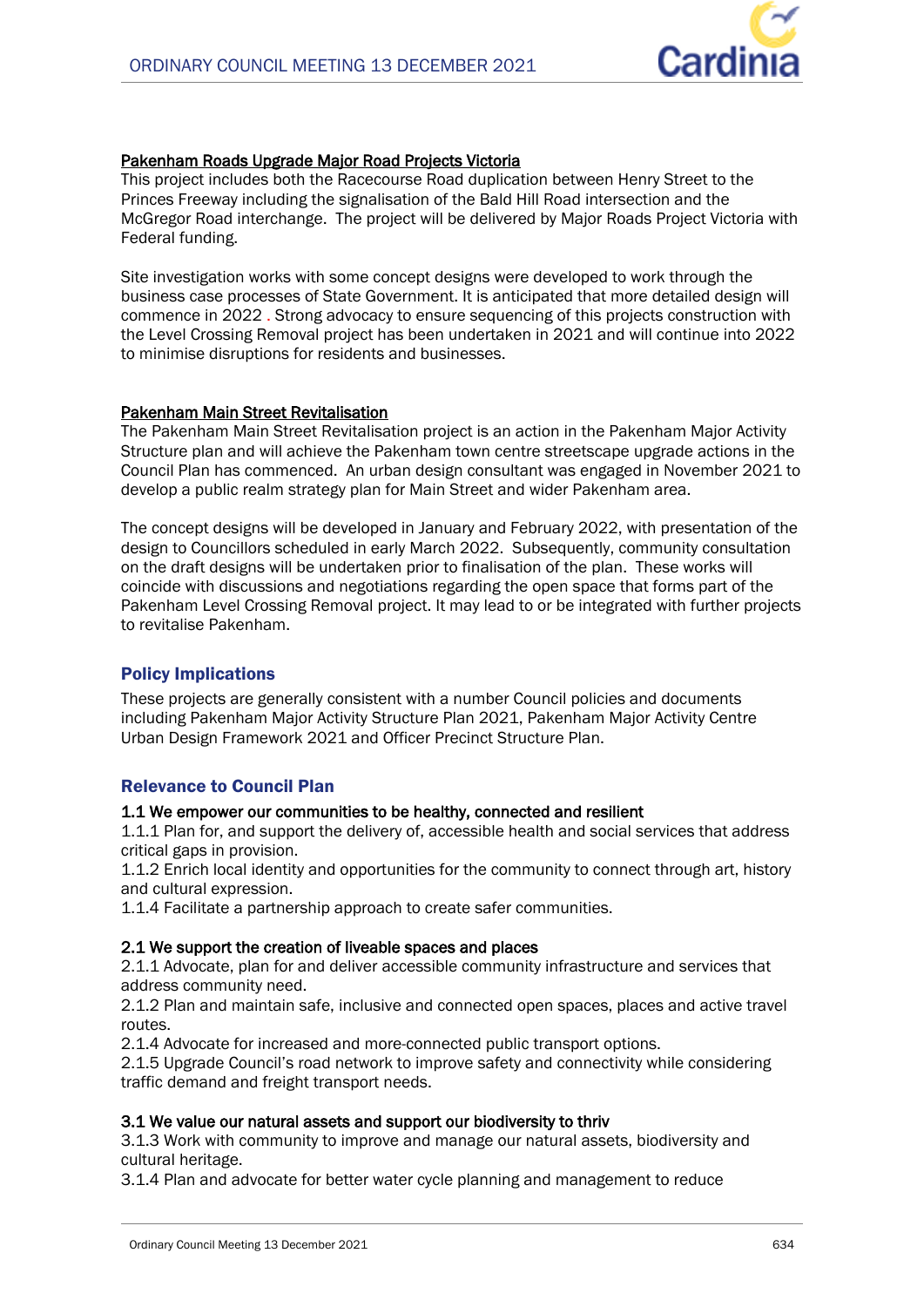

environmental impacts.

#### **5.1 We practise responsible leadership**

5.1.3 Strive to be a customer focused organisation and be a great place to work. 5.1.4 Maximise value for our community through efficient service delivery, innovation, strategic partnerships and advocacy.

### Climate Emergency Consideration

The proposed infrastructure upgrade will improve public transport provision and activity transport infrastructure in the area and reduce the need for use of cars reducing impacts in terms of the climate emergency. Further the new infrastructure will be designed and maintained in line with climate change predictions and assumptions, such as flooding and extreme heat.

### Consultation/Communication

Each of the individual projects have included community consultation, refer to attachment 1. Further community consultation will occur with each of these projects as necessary. The Priority Regular updates to Councillors regarding these projects have been provided at briefing meetings.

Council's project team have regular meetings with their state government peers at LXRP. RPV, MRPV and VHBA to review plans and provide input into the design of the projects and advocate for the best outcome for the community.

Additionally Council's Chief Executive Officer, General Manager Liveable Communities and General Manager Infrastructure and Environment meets with the CEO and senior staff from Level Crossing Removal Project and resolve any strategic issues and to advocate for additional resources to complete these projects.

The Priority Projects team have regular internal communication through an expert working group and governance group including a number of senior leaders' across the organisation.

### Conclusion

Several priority projects are in progress within the Shire and will help to improve movement and place outcomes and help to revitalise Pakenham including the Pakenham Level Crossing Removal Project, Pakenham Community Hospital and Council's Pakenham Main Street Revitalisation program. Additional projects will improve infrastructure across the municipality including level crossing removals in Beaconsfield and Officer, upgrade of the Gippsland Line from Bunyip to Pakenham and the upgrade of the Nar Nar Goon Station car park.

Council's Priority Projects team will continue to work in partnership with the state government authorities and advocate for the best outcome for the community. Council officers continue to encourage the community to provide feedback during the consultation phase. Updates are also provided on Council's website.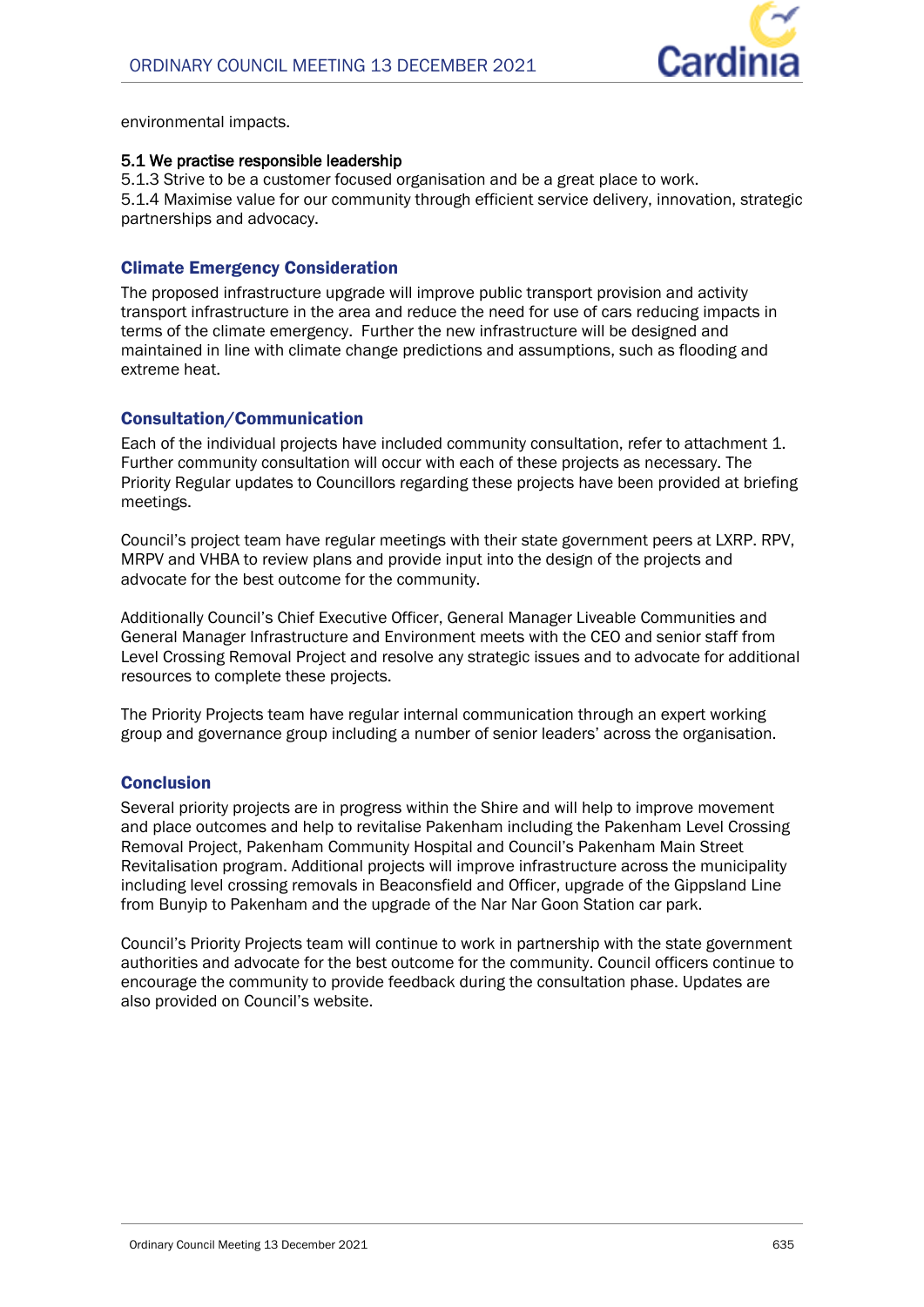| <b>Authority</b>                                                | <b>Project</b>                                         | Progress 2021                                                                                                                                                                                                                                                                                                                                                                                                                                                                                                                                         | <b>Upcoming Activities 2022 (Subject to change)</b>                                                                                                                                                                                                                                                                                                                                                                                                                                                              |
|-----------------------------------------------------------------|--------------------------------------------------------|-------------------------------------------------------------------------------------------------------------------------------------------------------------------------------------------------------------------------------------------------------------------------------------------------------------------------------------------------------------------------------------------------------------------------------------------------------------------------------------------------------------------------------------------------------|------------------------------------------------------------------------------------------------------------------------------------------------------------------------------------------------------------------------------------------------------------------------------------------------------------------------------------------------------------------------------------------------------------------------------------------------------------------------------------------------------------------|
| Level<br><b>Crossing</b><br>Removal<br><b>Project</b><br>(LXRP) | Pakenham<br>(3 level<br>crossings and<br>two stations) | <b>LXRP Preliminary Works</b><br>Project declared 21 December 2020<br>$\bullet$<br>Preliminary site investigations were completed<br>throughout 2021.<br>Project specific Urban Design Guidelines developed<br>by LXRP and completed in May 2021 to advance to<br>the design stage.<br>Project area was designated 4 July 2021.<br>$\bullet$<br>Minister for planning approved Consultation and<br>project boundary requirements for the project 1<br>November 2021.                                                                                  | <b>LXRP Preliminary Works</b><br>Stage completed<br>$\bullet$                                                                                                                                                                                                                                                                                                                                                                                                                                                    |
|                                                                 |                                                        | <b>LXRP Design</b><br>• Concept & preliminary designs initiated including<br>base scope for the open space design presented in<br>October - November 2021<br>Station Design released October 2021<br>$\bullet$<br>Open Space concept designs released to public<br>October 2021                                                                                                                                                                                                                                                                       | <b>LXRP Design</b><br>Detailed design December 2021 - Mid 2022<br>Open Space detailed designs mid 2022<br>$\bullet$                                                                                                                                                                                                                                                                                                                                                                                              |
|                                                                 |                                                        | <b>LXRP Consultation</b><br>Community Vision and Values Survey December<br>$\bullet$<br>2020<br>Business Survey December 2020 - January 2021<br>$\bullet$<br>Community update newsletter December 2020<br>٠<br>Private property acquisitions February 2021<br>٠<br>Community information 'virtual' sessions May 2021,<br>٠<br>included a presentation and limited interaction with<br>the community other than questions submitted<br>beforehand.<br>Community Update newsletter June 2021<br>$\bullet$<br>Pakenham concept maps released 8 June 2021 | <b>LXRP Consultation</b><br>Community Updates every 3-6 months through 2022<br>depending on milestones<br>Local trader consultation throughout 2022<br>$\bullet$<br>Open Space design release mid 2022<br>٠<br><b>Councillor Briefing updates</b><br>$\bullet$<br>Regular road disruption letters and notifications<br>$\bullet$<br><b>LXRP Construction Works and Disruptions</b><br>• Commencement of works on the project will include:<br>Continued service relocation & Fencing<br>$\Omega$<br>installation |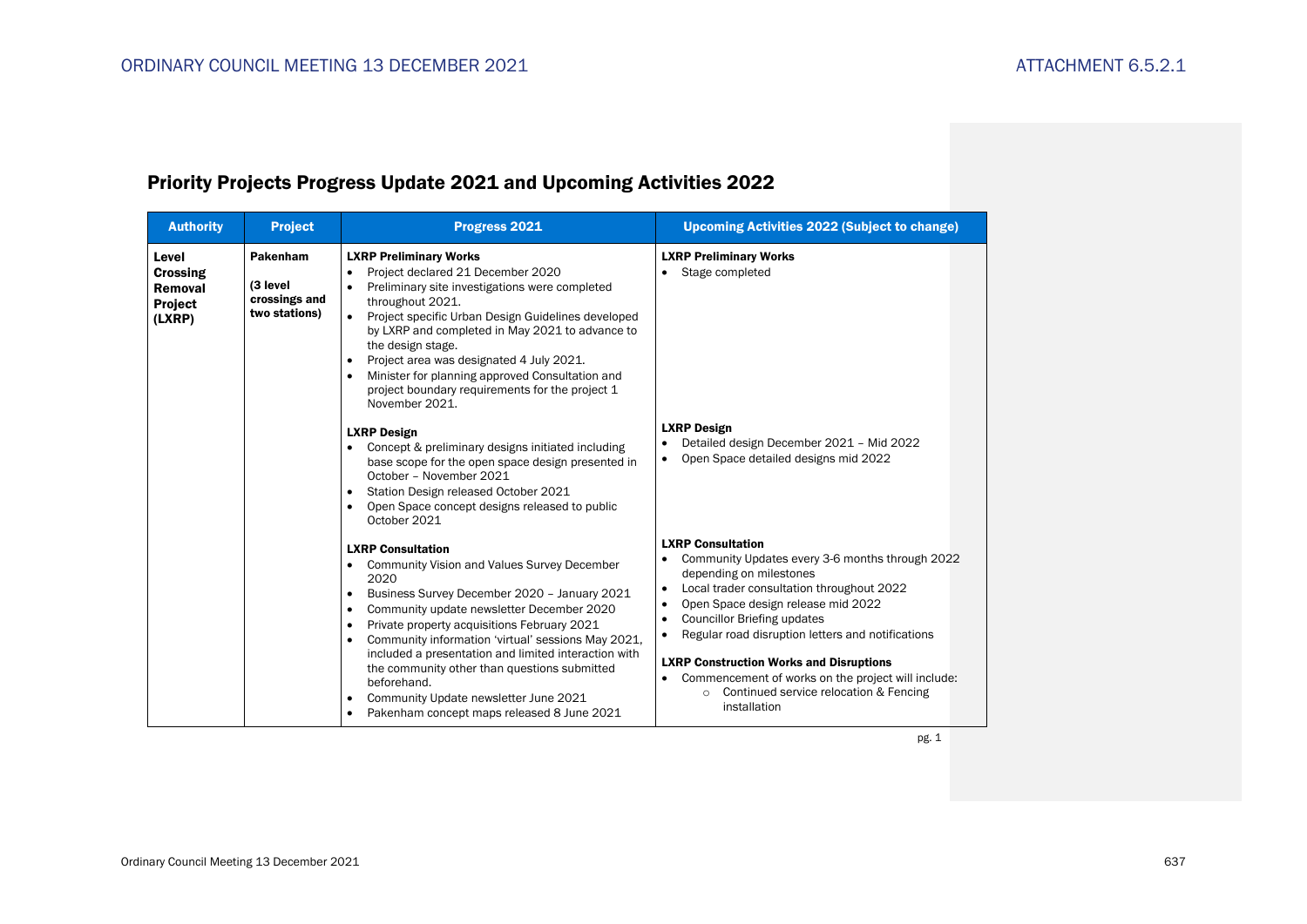| <b>Authority</b> | <b>Project</b> | <b>Progress 2021</b>                                                                                                                                                                                                                                                                                                                                                                                                                                                                                                                                                                                                                                                                                                                                                                                 | <b>Upcoming Activities 2022 (Subject to change)</b>                                                                                                                                                                                                                                                                                                                                                                                                                                                                                                                                                                                                                                   |
|------------------|----------------|------------------------------------------------------------------------------------------------------------------------------------------------------------------------------------------------------------------------------------------------------------------------------------------------------------------------------------------------------------------------------------------------------------------------------------------------------------------------------------------------------------------------------------------------------------------------------------------------------------------------------------------------------------------------------------------------------------------------------------------------------------------------------------------------------|---------------------------------------------------------------------------------------------------------------------------------------------------------------------------------------------------------------------------------------------------------------------------------------------------------------------------------------------------------------------------------------------------------------------------------------------------------------------------------------------------------------------------------------------------------------------------------------------------------------------------------------------------------------------------------------|
|                  |                | Pakenham Precinct Design and Planning Approvals<br>$\bullet$<br>Survey June 2021<br>Project online information community interactive<br>sessions, conducted June 2021<br>Two Councillor briefings by LXRP - June 2021 and<br>٠<br>other in October 2021<br>Open space consultation October - November 2021<br>$\bullet$<br>Online community consultation October 2021<br>$\bullet$<br>Local trader procurement sessions<br>$\bullet$<br>November/December 2021<br><b>LXRP Construction Works and Disruptions</b><br>Vegetation removal October - December 2021<br>٠<br>Site establishment in Bourke Park and Bald Hill Road<br>$\bullet$<br>Service relocations November - December 2021<br>$\bullet$                                                                                                | Continued vegetation removal<br>$\circ$<br>Earthworks for track construction between<br>$\Omega$<br>Racecourse Road and East Pakenham Station<br>Commencement of viaduct construction<br>$\Omega$<br>A number of rail occupations (closing of the rail services,<br>generally weekend with 2 - 3 day timeframes although<br>will vary)<br>Road disruptions throughout 2022 will include partial<br>closures with more substantial impacts likely:<br>McGregor Road early 2022 and late 2022<br>$\circ$<br>Main Street mid to late 2022<br>$\circ$<br>Racecourse Road mid 2022<br>$\circ$<br>Henty Street all 2022<br>$\circ$<br>Railway Avenue west end closure early 2022<br>$\circ$ |
|                  |                | <b>Council Advocacy</b><br>Ongoing Council officer meetings throughout 2021<br>Ongoing Executive meetings between LXRP and<br>$\bullet$<br>Council<br>Strong advocacy on project specific Urban Design<br>$\bullet$<br>Guidelines including submission of issues regarding<br>East Pakenham Station and relationship with the<br>Pakenham East PSP February 2021 and additional<br>submission of issues in June 2021<br>Planning consultation submission July 2021<br>Ryan Road upgrade advocacy at all levels throughout<br>$\bullet$<br>the year including letters to Ministers noted below.<br>executive advocacy and Council officer advocacy.<br>Ministerial letters - regarding consultation about<br>$\bullet$<br>land acquisitions and Ryan Road;<br>o 24 March 2021 - Minister of Transport | <b>Council Advocacy</b><br>Ongoing Council officer meetings throughout 2022<br>Ongoing Executive meetings between LXRP and Council<br>Ryan Road upgrade advocacy at all levels throughout<br>$\bullet$<br>the year including letters to Ministers noted below,<br>executive advocacy and Council officer advocacy.<br>Open space design advocacy<br>Integrated development opportunities, interface with the<br>Pakenham Main Street Revitalisation project<br>Sequencing of works with MRPV, VHBA projects in<br>Pakenham                                                                                                                                                            |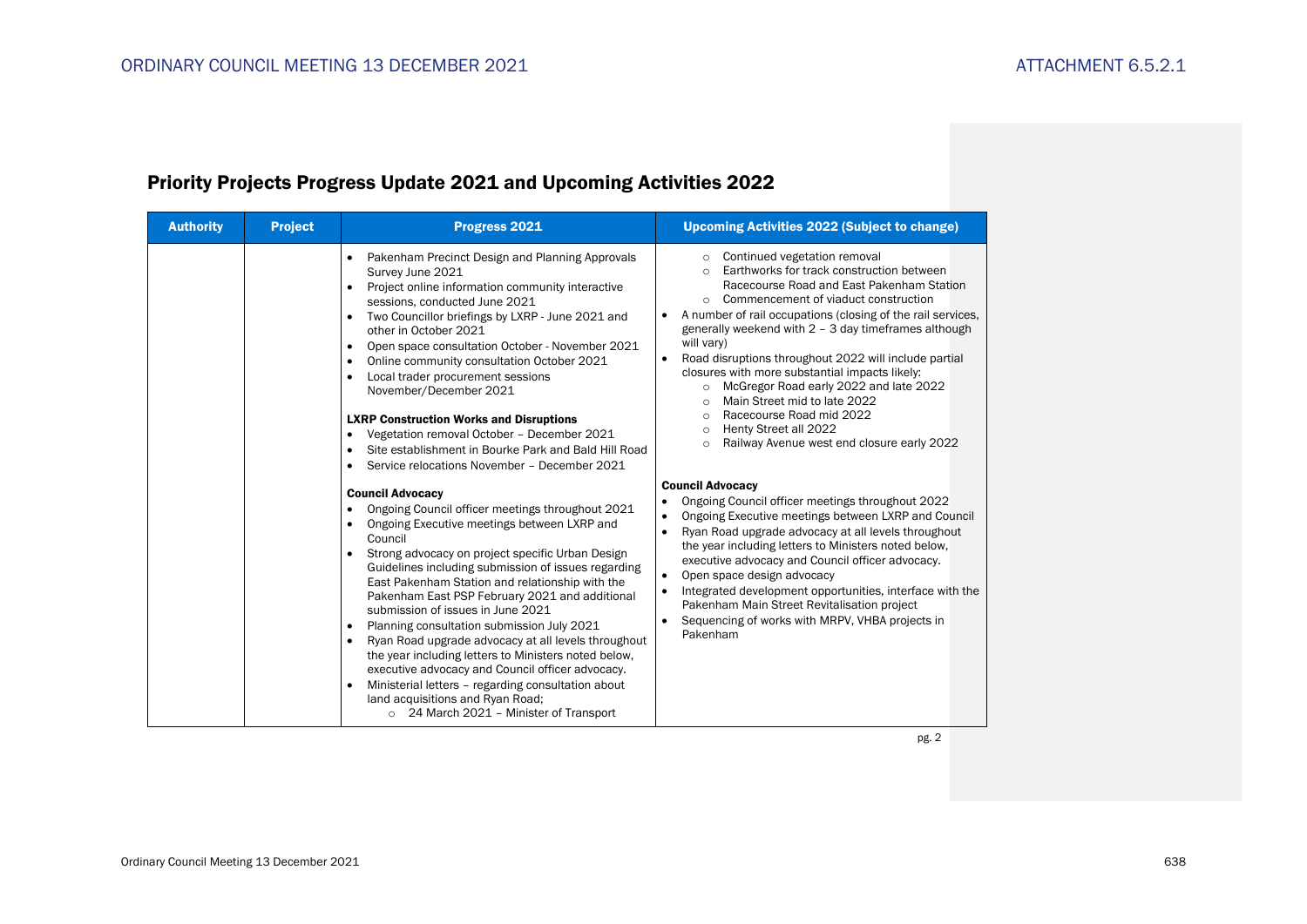| <b>Authority</b> | <b>Project</b>                      | Progress 2021                                                                                                                                                                                                                                                                                                                                   | <b>Upcoming Activities 2022 (Subject to change)</b>                                                                                       |                                                                                                                                         |
|------------------|-------------------------------------|-------------------------------------------------------------------------------------------------------------------------------------------------------------------------------------------------------------------------------------------------------------------------------------------------------------------------------------------------|-------------------------------------------------------------------------------------------------------------------------------------------|-----------------------------------------------------------------------------------------------------------------------------------------|
|                  |                                     | 26 April 2021 - Minister of Transport<br>22 June 2021 - Minister of Planning<br>9 November 2021 - Minister of Transport<br>Memorandum of Understanding negotiations<br>including resourcing throughout the year<br>Open space design and integrated development<br>opportunities<br>Sequencing of works with MRPV, VHBA projects in<br>Pakenham |                                                                                                                                           |                                                                                                                                         |
|                  | <b>Brunt Road</b><br><b>Officer</b> | <b>LXRP Preliminary Works</b><br>Project was announced 29 July 2021                                                                                                                                                                                                                                                                             | <b>LXRP Preliminary Works</b><br>Further site investigations early 2022                                                                   |                                                                                                                                         |
|                  |                                     | Initial discussions have been undertaken with Council                                                                                                                                                                                                                                                                                           | Urban Design Guidelines development early 2022                                                                                            |                                                                                                                                         |
|                  | (road over rail                     | officers<br>• Site investigations commenced October 2021                                                                                                                                                                                                                                                                                        | Project declared under Major Transport Projects Facilitations                                                                             |                                                                                                                                         |
|                  | level crossing)                     |                                                                                                                                                                                                                                                                                                                                                 | Act and likely that Project area will be designated 2022 under <b>Commented [LR1]:</b> Can you please check the dates in this<br>this Act | section                                                                                                                                 |
|                  |                                     |                                                                                                                                                                                                                                                                                                                                                 | Minister for planning approved Consultation and project<br>boundary requirements potentially late 2022                                    | Commented [NB2R2]: Dates have been kept general for this<br>section because nothing is confirmed and dates have been<br>checked/changed |
|                  |                                     |                                                                                                                                                                                                                                                                                                                                                 | <b>LXRP Design</b>                                                                                                                        |                                                                                                                                         |
|                  |                                     | <b>LXRP Design</b>                                                                                                                                                                                                                                                                                                                              | Concept and preliminary designs anticipated mid to late 2022                                                                              |                                                                                                                                         |
|                  |                                     | • Still currently in preliminary investigations stage                                                                                                                                                                                                                                                                                           | <b>LXRP Consultation</b>                                                                                                                  |                                                                                                                                         |
|                  |                                     |                                                                                                                                                                                                                                                                                                                                                 | Community consultation potentially to commence mid - end of                                                                               |                                                                                                                                         |
|                  |                                     | <b>LXRP Consultation</b><br>• Not progressed to this stage for this project                                                                                                                                                                                                                                                                     | 2022                                                                                                                                      |                                                                                                                                         |
|                  |                                     |                                                                                                                                                                                                                                                                                                                                                 | <b>LXRP Construction and Disruptions</b>                                                                                                  |                                                                                                                                         |
|                  |                                     | <b>LXRP Construction and Disruptions</b>                                                                                                                                                                                                                                                                                                        | Not likely to progress to this stage for this project, minor<br>$\bullet$<br>disruptions for site investigation works                     |                                                                                                                                         |
|                  |                                     | • Not progressed to this stage for this project                                                                                                                                                                                                                                                                                                 |                                                                                                                                           |                                                                                                                                         |
|                  |                                     |                                                                                                                                                                                                                                                                                                                                                 | <b>Council Advocacy</b><br>Ongoing Council officer meetings throughout 2022                                                               |                                                                                                                                         |
|                  |                                     | <b>Council Advocacy</b>                                                                                                                                                                                                                                                                                                                         | Ongoing Executive meetings between LXRP and Council                                                                                       |                                                                                                                                         |
|                  |                                     | Ongoing Council officer meetings throughout 2021                                                                                                                                                                                                                                                                                                | Sequencing of works with surrounding development                                                                                          |                                                                                                                                         |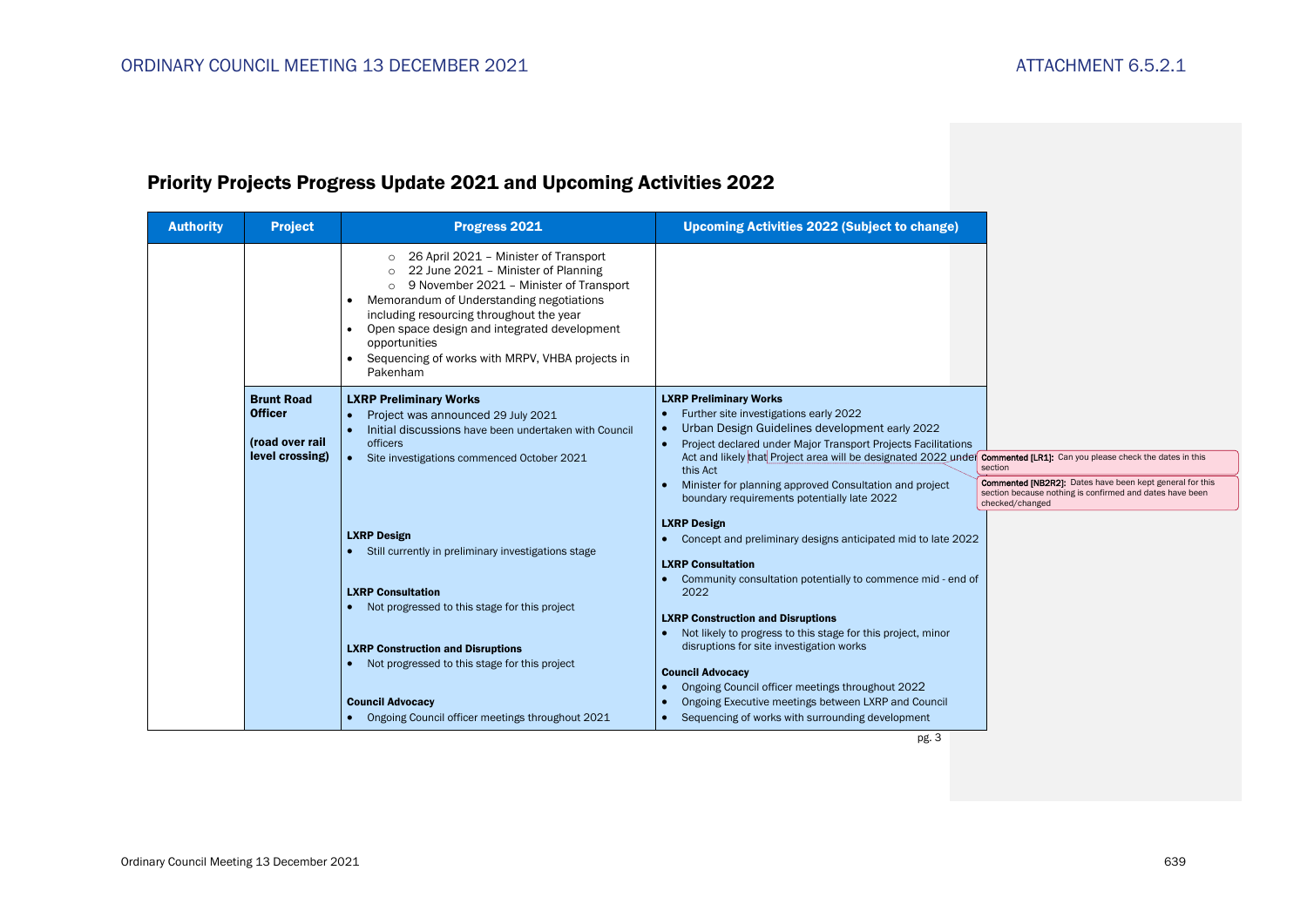| <b>Authority</b> | <b>Project</b>                                                                           | <b>Progress 2021</b>                                                                                                                                                                 | <b>Upcoming Activities 2022 (Subject to change)</b>                                                                                                                                                                                                                                                                                                                                                          |
|------------------|------------------------------------------------------------------------------------------|--------------------------------------------------------------------------------------------------------------------------------------------------------------------------------------|--------------------------------------------------------------------------------------------------------------------------------------------------------------------------------------------------------------------------------------------------------------------------------------------------------------------------------------------------------------------------------------------------------------|
|                  |                                                                                          | Ongoing Executive meetings between LXRP and Council<br>Sequencing of works with surrounding development<br>$\bullet$                                                                 |                                                                                                                                                                                                                                                                                                                                                                                                              |
|                  | <b>Station Street</b><br><b>Officer</b><br>(road closure)<br>and pedestrian<br>overpass) | <b>LXRP Preliminary Works</b><br>Project was announced 29 July 2021<br>$\bullet$<br>Initial discussions have been undertaken with<br>Council officers                                | <b>LXRP Preliminary Works</b><br>Further site investigations early 2022<br>$\bullet$<br>Urban Design Guidelines development early 2022<br>$\bullet$<br>Project declared under Major Transport Projects<br>Facilitations Act and likely that Project area will be<br>designated 2022 under this Act<br>Minister for planning approved Consultation and project<br>boundary requirements potentially late 2022 |
|                  |                                                                                          | <b>LXRP Design</b><br>Still currently in preliminary investigations stage<br><b>LXRP Consultation, Construction and Disruptions</b><br>Not progressed to this stage for this project | <b>LXRP Design</b><br>Concept and preliminary designs anticipated mid to late<br>2022<br><b>LXRP Consultation</b><br>Community consultation potentially to commence mid -<br>end of 2022<br><b>LXRP Construction and Disruptions</b><br>Not likely to progress to this stage for this project, minor<br>disruptions for site investigation works                                                             |
|                  |                                                                                          | <b>Council Advocacy</b><br>Ongoing Council officer meetings throughout 2021<br>$\bullet$<br>Ongoing Executive meetings between LXRP and<br>Council<br>North South Arterial funding   | <b>Council Advocacy</b><br>Ongoing Council officer meetings throughout 2022<br>Ongoing Executive meetings between LXRP and Council<br>$\bullet$<br>North South Arterial funding<br>$\bullet$                                                                                                                                                                                                                 |
|                  | <b>Station Street</b><br><b>Beaconsfield</b>                                             | <b>LXRP Preliminary Works</b><br>Project was announced 29 July 2021<br>$\bullet$                                                                                                     | <b>Preliminary Works</b><br>Further site investigations early 2022                                                                                                                                                                                                                                                                                                                                           |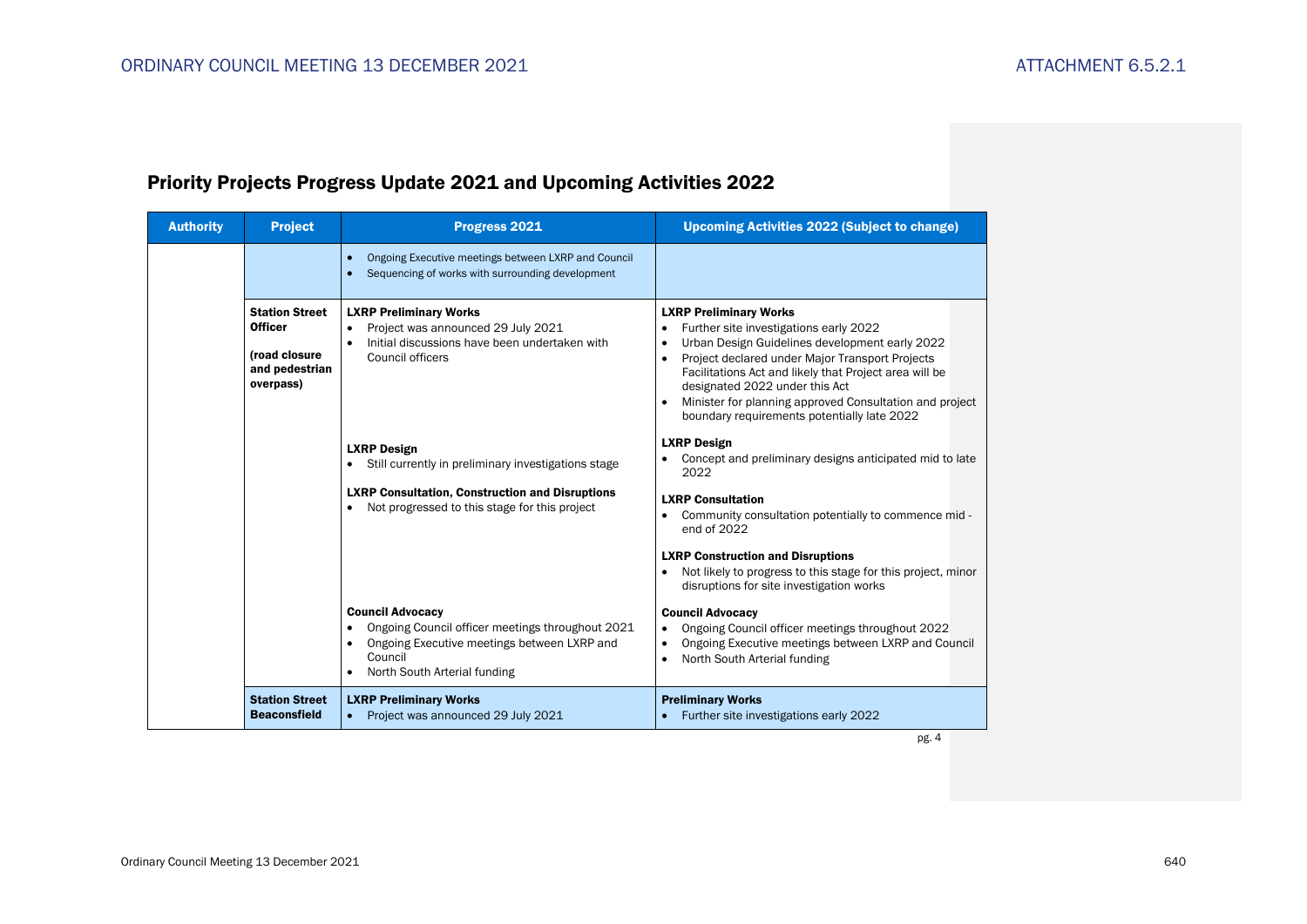| <b>Authority</b> | <b>Project</b>                                                      | Progress 2021                                                                                                                                                                               | <b>Upcoming Activities 2022 (Subject to change)</b>                                                                                                                                                                                                                                                     |
|------------------|---------------------------------------------------------------------|---------------------------------------------------------------------------------------------------------------------------------------------------------------------------------------------|---------------------------------------------------------------------------------------------------------------------------------------------------------------------------------------------------------------------------------------------------------------------------------------------------------|
|                  | (road over rail<br>level crossing)                                  | Initial discussions have been undertaken with<br>$\bullet$<br>Council officers                                                                                                              | Urban Design Guidelines development early-mid 2022<br>$\bullet$<br>Project declared under Major Transport Projects<br>Facilitations Act and likely that Project area will be<br>designated 2022 under this Act                                                                                          |
|                  |                                                                     | <b>LXRP Design</b><br>Still currently in preliminary investigations stage                                                                                                                   | <b>LXRP Design</b><br>Concept and preliminary designs anticipated late 2022<br>into 2023                                                                                                                                                                                                                |
|                  |                                                                     | <b>LXRP Consultation, Construction and Disruptions</b><br>Not progressed to this stage for this project<br>$\bullet$                                                                        | <b>LXRP Consultation</b><br>Community consultation potentially to commence mid-<br>end of 2022                                                                                                                                                                                                          |
|                  |                                                                     | <b>Council Advocacy</b><br>• Ongoing Council officer meetings throughout 2021<br>Ongoing Executive meetings between LXRP and<br>Council                                                     | <b>LXRP Construction and Disruptions</b><br>Not likely to progress to this stage for this project, minor<br>$\bullet$<br>disruptions for site investigation works<br><b>Council Advocacy</b><br>Ongoing Council officer meetings throughout 2022<br>Ongoing Executive meetings between LXRP and Council |
|                  | Nar Nar Goon<br><b>Station Car</b><br>Park<br>(car park<br>upgrade) | <b>LXRP Preliminary Works</b><br>Project is part of a larger program known as Car<br>$\bullet$<br>Parks for Commuters<br>Preliminary site investigations were completed<br>throughout 2021. | <b>LXRP Preliminary Works</b><br>• Completed                                                                                                                                                                                                                                                            |
|                  |                                                                     | <b>LXRP Design</b><br>Preliminary Design August 2021<br>Final design anticipated December 2021<br>$\bullet$<br><b>LXRP Consultation</b><br>• Community survey August 2021                   | <b>LXRP Design</b><br>Completed<br><b>LXRP Consultation</b>                                                                                                                                                                                                                                             |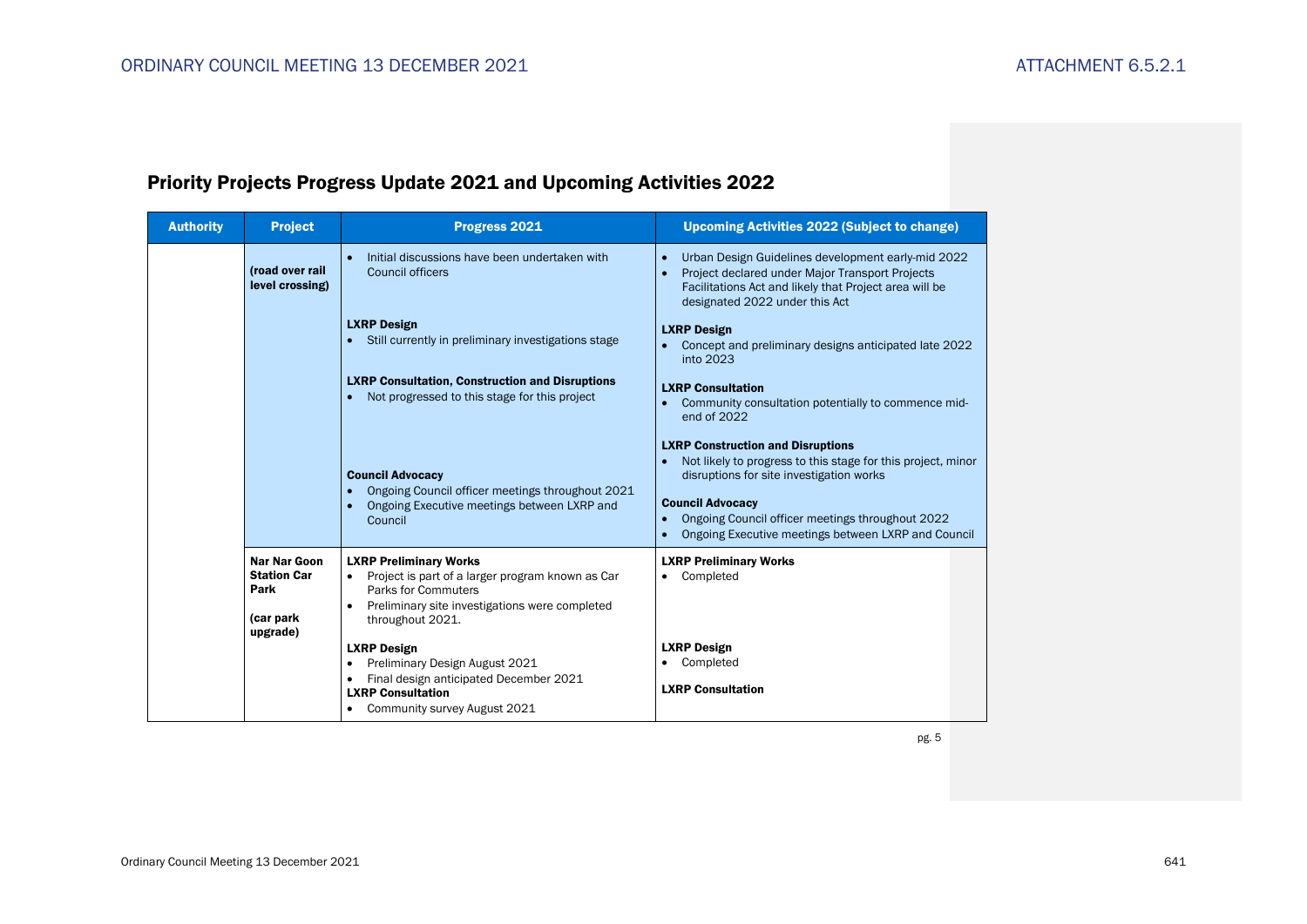| <b>Authority</b>                              | <b>Project</b>                                                                                                                           | Progress 2021                                                                                                                                                                                                                                                                                                                                                                                                                                                                                                                                                                                                                                                                                                                                                                                 | <b>Upcoming Activities 2022 (Subject to change)</b>                                                                                                                                                                                                                                                                                                                                                     |
|-----------------------------------------------|------------------------------------------------------------------------------------------------------------------------------------------|-----------------------------------------------------------------------------------------------------------------------------------------------------------------------------------------------------------------------------------------------------------------------------------------------------------------------------------------------------------------------------------------------------------------------------------------------------------------------------------------------------------------------------------------------------------------------------------------------------------------------------------------------------------------------------------------------------------------------------------------------------------------------------------------------|---------------------------------------------------------------------------------------------------------------------------------------------------------------------------------------------------------------------------------------------------------------------------------------------------------------------------------------------------------------------------------------------------------|
|                                               |                                                                                                                                          | <b>LXRP Construction and Disruptions</b><br>No construction commenced minor disruptions for<br>site investigations<br><b>Council Advocacy</b><br>Ongoing Council officer meetings including design<br>meetings with review of plans.<br>Planning consultation submission August 2021                                                                                                                                                                                                                                                                                                                                                                                                                                                                                                          | Notices to surrounding landowners during construction<br>likely early - mid 2022<br><b>LXRP Construction and Disruptions</b><br>Construction to commence early 2022 and completed<br>by mid to late 2022<br>Some minor road disruptions anticipated early to mid<br>$\bullet$<br>2022<br><b>Council Advocacy</b><br>Ongoing Council officer meetings.                                                   |
| <b>Rail Projects</b><br><b>Victoria (RPV)</b> | <b>Gippsland Line</b><br><b>Upgrade</b><br>(rail upgrade<br>across the<br>municipality<br>including<br><b>Bunyip Station</b><br>upgrade) | <b>RPV Preliminary Works</b><br>Project area was designated through an incorporated<br>$\bullet$<br>document in the Cardinia Planning Scheme<br>(December 2020)<br>Preliminary site investigations were completed<br>$\bullet$<br>throughout 2021.<br><b>Environment Protection and Biodiversity</b><br>$\bullet$<br>Conservation Act - Controlled Action April 2021<br><b>RPV Design &amp; Project Actions</b><br>Welcome to Country in Bunyip for project March<br>$\bullet$<br>2021<br>Site office establishment in Bunyip, planning permit<br>issued July 2021<br>Bunyip Station design progressing to final design,<br>$\bullet$<br>officer input through the design process in 2021<br>Track design and other interface designs<br>$\bullet$<br>commenced mid 2021 continuing into 2022 | <b>RPV Preliminary Works</b><br>Complete<br>$\bullet$<br><b>RPV Design &amp; Project Action</b><br>Bunyip Station design finalised early 2022<br>Detailed design for the remainder of the program to be<br>$\bullet$<br>completed early - mid 2022<br>Southern Brown Bandicoot Predator Program to<br>continue through 2022<br>Expression of Interest for Art installation Bunyip Station<br>early 2022 |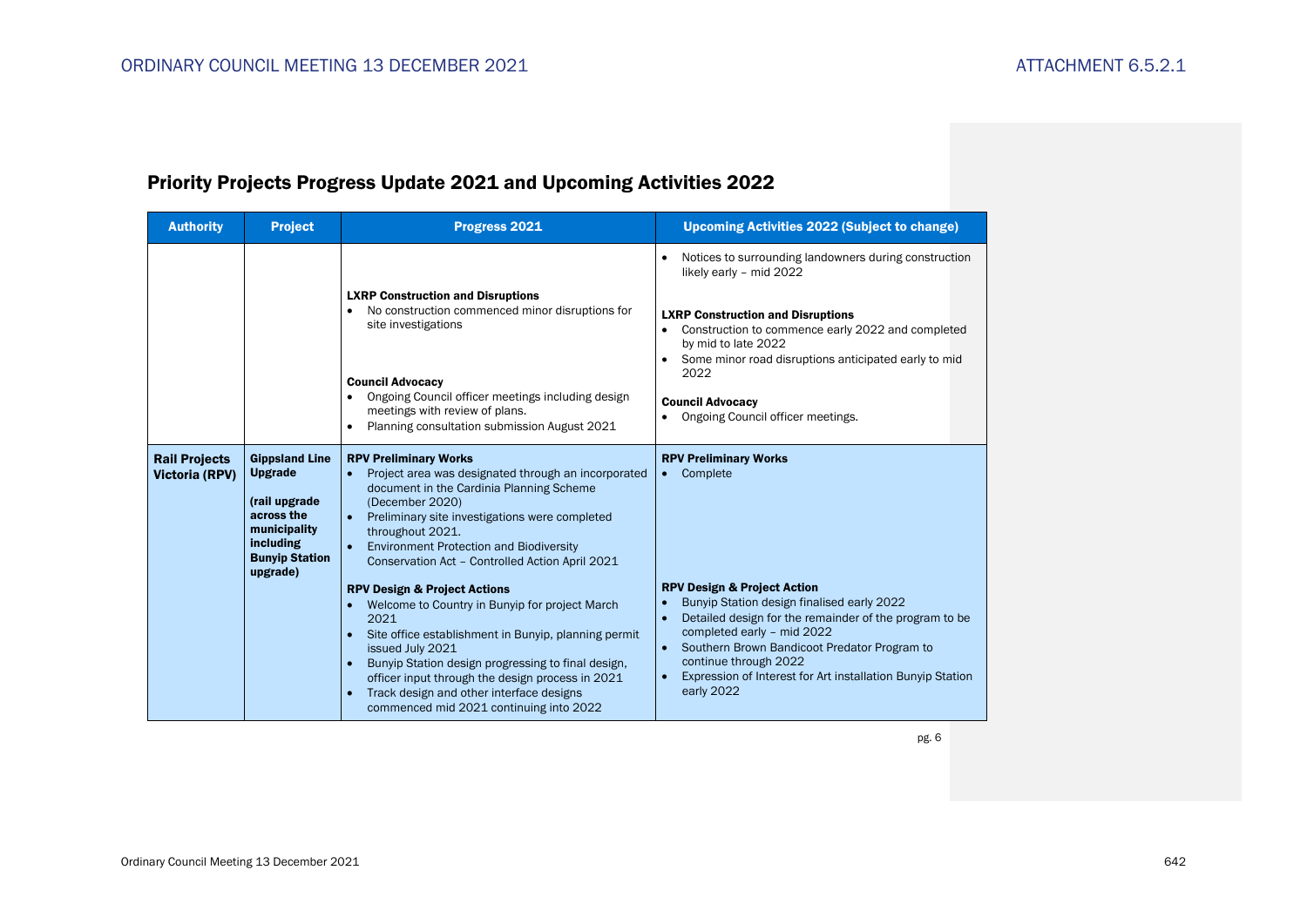| <b>Authority</b> | <b>Project</b> | <b>Progress 2021</b>                                                                                                                                                                                                                                                                                                                                                                                                                                                                                                                                                                                                                             | <b>Upcoming Activities 2022 (Subject to change)</b>                                                                                                                                                                                                                                                                                                                                                        |
|------------------|----------------|--------------------------------------------------------------------------------------------------------------------------------------------------------------------------------------------------------------------------------------------------------------------------------------------------------------------------------------------------------------------------------------------------------------------------------------------------------------------------------------------------------------------------------------------------------------------------------------------------------------------------------------------------|------------------------------------------------------------------------------------------------------------------------------------------------------------------------------------------------------------------------------------------------------------------------------------------------------------------------------------------------------------------------------------------------------------|
|                  |                | Southern Brown Bandicoot Predator Program<br>commenced two phases May 2021 and November<br>2021<br><b>RPV Consultation</b><br>Local trader procurement sessions April 2021<br>Council briefing 26 April 2021<br>Drop-in information session 12 May 2021 (previous<br>workshops with community members 2020)<br>Works notices throughout 2021<br><b>Southern Brown Bandicoot Notices</b><br>Community consultation regarding art themes for art<br>at Bunyip Station November 2021<br>Direct consultation with Bunyip Historical Society<br>$\bullet$<br>through 2021<br>Direct consultation with business owner abutting<br>project October 2021 | <b>RPV Consultation</b><br>Works notices throughout 2022<br>$\bullet$<br>Ongoing consultation with the Bunyip Historical Society<br>$\bullet$<br>Ongoing consultation with traders in Bunyip<br>$\bullet$                                                                                                                                                                                                  |
|                  |                | <b>RPV Construction and Disruptions</b><br>Works for the site office and laydown areas<br>commenced September - November 2021<br>Relocation of bus stop October 2021<br>$\bullet$<br>Closure of pedestrian crossover at Bunyip Station<br>November 2021<br><b>Council Advocacy</b><br>Ongoing Council officer meetings throughout 2021<br>Council officer design review throughout 2021                                                                                                                                                                                                                                                          | <b>RPV Construction and Disruptions</b><br>Works to commence early 2022 (specific works not yet<br>$\bullet$<br>detailed)<br>Road and rail disruptions throughout 2022 (no specific<br>$\bullet$<br>disruptions have been flagged at this point)<br><b>Council Advocacy</b><br>Ongoing Council officer meetings throughout 2022<br>$\bullet$<br>Council officer design review throughout 2022<br>$\bullet$ |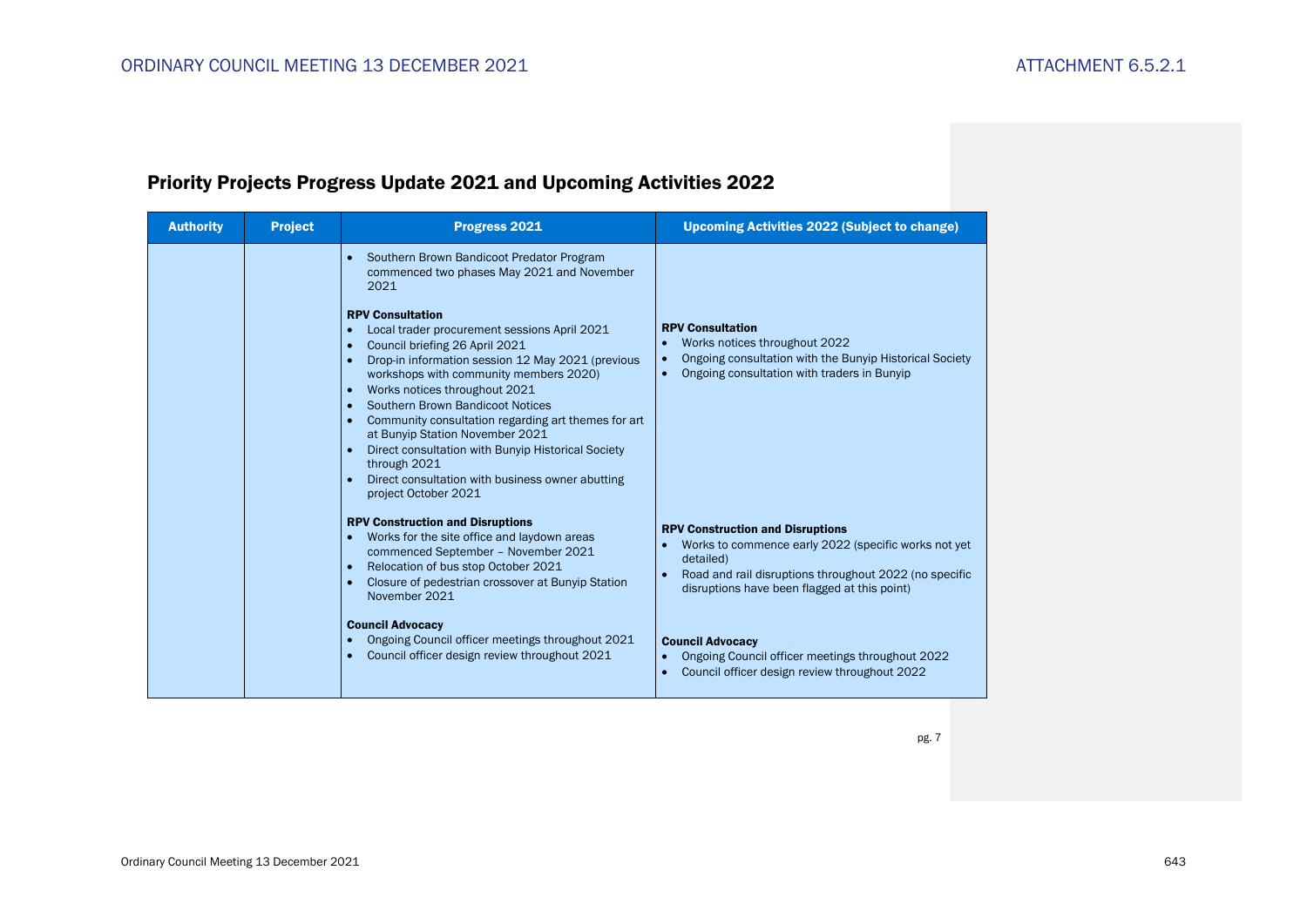| <b>Authority</b>                                                                   | <b>Project</b>                           | Progress 2021                                                                                                                                                                                                                                                                                                                                                                                         | <b>Upcoming Activities 2022 (Subject to change)</b>                                                                                                                                                                                                                                                                                                                                                                                                  |
|------------------------------------------------------------------------------------|------------------------------------------|-------------------------------------------------------------------------------------------------------------------------------------------------------------------------------------------------------------------------------------------------------------------------------------------------------------------------------------------------------------------------------------------------------|------------------------------------------------------------------------------------------------------------------------------------------------------------------------------------------------------------------------------------------------------------------------------------------------------------------------------------------------------------------------------------------------------------------------------------------------------|
| <b>Victorian</b><br><b>Health</b><br><b>Building</b><br><b>Authority</b><br>(VHBA) | Pakenham<br><b>Community</b><br>Hospital | <b>VHBA Preliminary Works</b><br>Site identification early - mid 2021<br>$\bullet$<br>Preferred site identification of 67-69 Main Street<br>$\bullet$<br>Pakenham (location of the old Woolworth Building<br>adjacent to the rail line) announced 18 August 2021.                                                                                                                                     | <b>VHBA Preliminary Works</b><br>Further site investigations likely early 2022<br>$\bullet$                                                                                                                                                                                                                                                                                                                                                          |
|                                                                                    |                                          | <b>VHBA Design</b><br>Public Acquisition Overlay implemented through a<br>$\bullet$<br>Minister for Planning 20 (4) Planning Scheme<br>Amendment Approval on 13 October 2021<br>Master planning and design was set to commence<br>2021 although delayed due to legal action lodged by<br>property owners in October 2021                                                                              | <b>VHBA Design</b><br>Master planning and design early 2022                                                                                                                                                                                                                                                                                                                                                                                          |
|                                                                                    |                                          | <b>VHBA Consultation</b><br>Letters to surrounding properties June 2021<br>$\bullet$<br>Letter to Council 11 June 2021 seeking support for<br>٠<br>the public acquisition overlay (Council response 22<br>June 2021)                                                                                                                                                                                  | <b>VHBA Consultation</b><br>Consultation intentions are not currently known.                                                                                                                                                                                                                                                                                                                                                                         |
|                                                                                    |                                          | <b>VHBA Construction and Disruptions</b><br>Not commenced<br>$\bullet$<br><b>Council Advocacy</b><br>Ongoing Council officer meetings throughout 2021<br>٠<br>Integration between the Hospital and the Pakenham<br>$\bullet$<br>Level Crossing Removal project including the open<br>space areas created at the interface<br>Sequencing of works with MRPV, LXRP projects in<br>$\bullet$<br>Pakenham | <b>VHBA Construction and Disruptions</b><br>Likely construction to commence late 2022<br>Localised disruptions<br>$\bullet$<br><b>Council Advocacy</b><br>Ongoing Council officer meetings throughout 2021<br>$\bullet$<br>Council officer design review throughout 2022<br>$\bullet$<br>Integration between the Hospital and the Pakenham<br>$\bullet$<br>Level Crossing Removal project including the open<br>space areas created at the interface |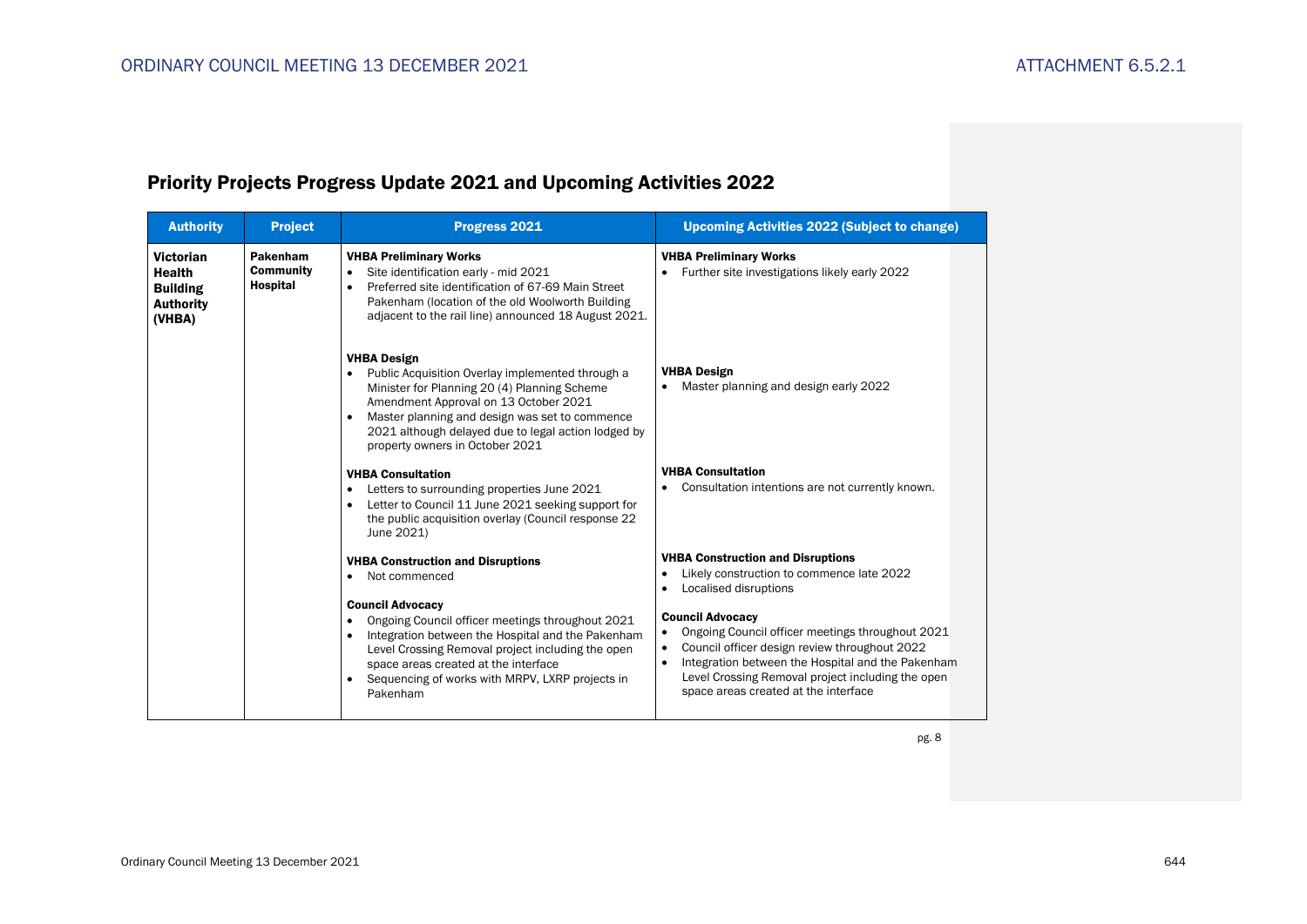| <b>Authority</b>                                                   | <b>Project</b>                                                                  | Progress 2021                                                                                                                                                                                                                                           | <b>Upcoming Activities 2022 (Subject to change)</b>                                                                                                                                                                                                                             |
|--------------------------------------------------------------------|---------------------------------------------------------------------------------|---------------------------------------------------------------------------------------------------------------------------------------------------------------------------------------------------------------------------------------------------------|---------------------------------------------------------------------------------------------------------------------------------------------------------------------------------------------------------------------------------------------------------------------------------|
|                                                                    |                                                                                 |                                                                                                                                                                                                                                                         | Sequencing of works with MRPV, LXRP projects in<br>Pakenham                                                                                                                                                                                                                     |
| <b>Major Roads</b><br><b>Projects</b><br><b>Victoria</b><br>(MRPV) | <b>Pakenham</b><br><b>Roads Upgrade</b><br>(Racecourse<br>Road<br>duplication & | <b>MRPV Preliminary Works</b><br>• Site investigation works commenced<br><b>MRPV Design</b>                                                                                                                                                             | <b>MRPV Preliminary Works</b><br>Site investigation works continue early 2022<br><b>MRPV Design</b>                                                                                                                                                                             |
|                                                                    | <b>McGregor</b><br>Road<br>interchange<br>and road                              | Concept designs commenced to work towards a<br>$\bullet$<br>business case and project tendering September -<br>December 2021                                                                                                                            | Detailed design likely mid 2022<br>$\bullet$                                                                                                                                                                                                                                    |
|                                                                    | upgrade)                                                                        | <b>MRPV Consultation</b><br>Preliminary works consultations with surrounding<br>$\bullet$<br>properties<br><b>MRPV Construction and Disruptions</b>                                                                                                     | <b>MRPV Consultation</b><br>Preliminary works consultations early 2022<br>Property Acquisitions likely as part of this project with<br>$\bullet$<br>ongoing consultation in 2022                                                                                                |
|                                                                    |                                                                                 | No construction commenced minor disruptions for<br>$\bullet$<br>site investigations<br><b>Council Advocacy</b>                                                                                                                                          | <b>MRPV Construction and Disruptions</b><br>No clear timeframes, construction may commence at<br>end of 2022 although unclear if this includes McGregor<br>Road or Racecourse Road works<br>Ongoing disruptions for site investigation works<br>throughout 2022                 |
|                                                                    |                                                                                 | Ongoing Council officer meetings throughout 2021<br>$\bullet$<br>Integration between the roadworks and the<br>$\bullet$<br>Pakenham Level Crossing Removal Project at<br>Racecourse Road<br>Sequencing of works with LXRP, VHBA projects in<br>Pakenham | <b>Council Advocacy</b><br>Ongoing Council officer meetings throughout 2021<br>$\bullet$<br>Integration between the roadworks and the Pakenham<br>Level Crossing Removal Project at Racecourse Road<br>Sequencing of works with LXRP, VHBA projects in<br>$\bullet$<br>Pakenham |